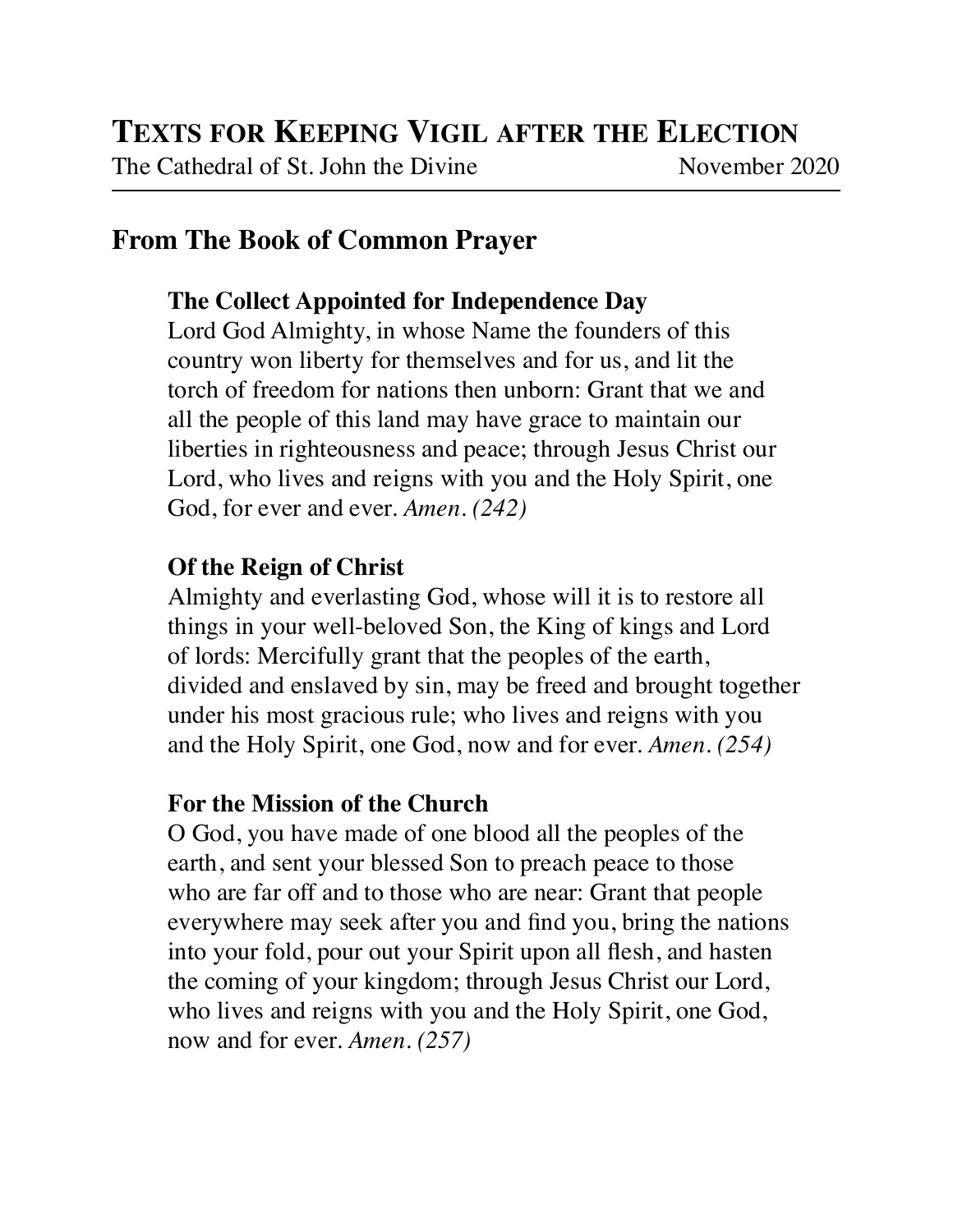## **For the Nation**

Lord God Almighty, you have made all the peoples of the earth for your glory, to serve you in freedom and in peace: Give to the people of our country a zeal for justice and the strength of forbearance, that we may use our liberty in accordance with your gracious will; through Jesus Christ our Lord, who lives and reigns with you and the Holy Spirit, one God, for ever and ever. *Amen. (258)*

#### **For Peace**

Almighty God, kindle, we pray, in every heart the true love of peace, and guide with your wisdom those who take counsel for the nations of the earth, that in tranquility your dominion may increase until the earth is filled with the knowledge of your love; through Jesus Christ our Lord, who lives and reigns with you, in the unity of the Holy Spirit, one God, now and for ever. *Amen. (258)*

## **For Social Justice**

Almighty God, who created us in your image: Grant us grace fearlessly to contend against evil and to make no peace with oppression; and, that we may reverently use our freedom, help us to employ it in the maintenance of justice in our communities and among the nations, to the glory of your holy Name; through Jesus Christ our Lord, who lives and reigns with you and the Holy Spirit, one God, now and for ever. *Amen. (260)*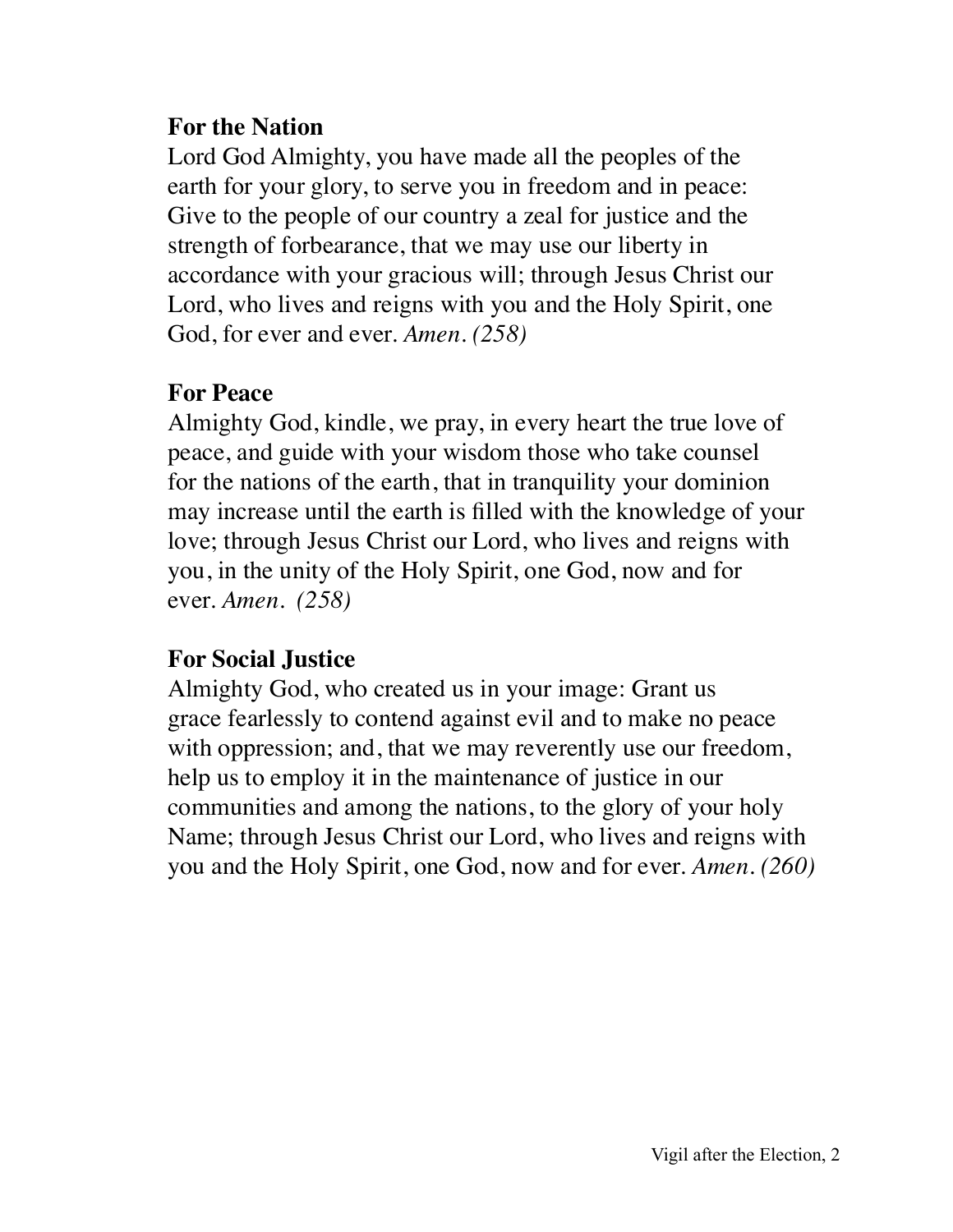## **For Our Country**

Almighty God, who hast given us this good land for our heritage: We humbly beseech thee that we may always prove ourselves a people mindful of thy favor and glad to do thy will. Bless our land with honorable industry, sound learning, and pure manners. Save us from violence, discord, and confusion; from pride and arrogance, and from every evil way. Defend our liberties, and fashion into one united people the multitudes brought hither out of many kindreds and tongues. Endue with the spirit of wisdom those to whom in thy Name we entrust the authority of government, that there may be justice and peace at home, and that, through obedience to thy law, we may show forth thy praise among the nations of the earth. In the time of prosperity, fill our hearts with thankfulness, and in the day of trouble, suffer not our trust in thee to fail; all which we ask through Jesus Christ our Lord. *Amen. (820)*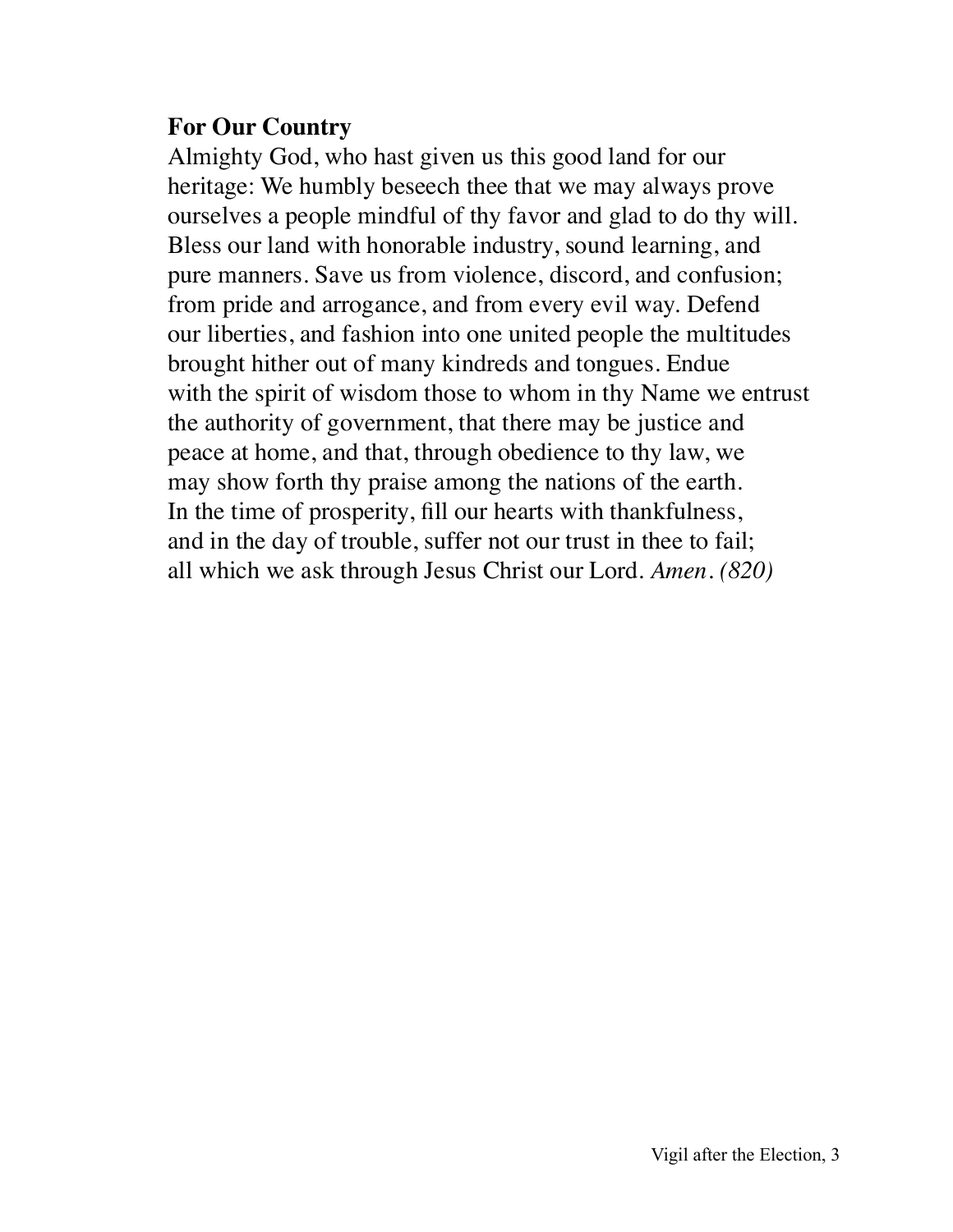## **For Sound Government**

O Lord our Governor, bless the leaders of our land, that we may be a people at peace among ourselves and a blessing to other nations of the earth.

To the President and members of the Cabinet, to Governors of States, Mayors of Cities, and to all in administrative authority, grant wisdom and grace in the exercise of their duties.

To Senators and Representatives, and those who make our laws in States, Cities, and Towns, give courage, wisdom, and foresight to provide for the needs of all our people, and to fulfill our obligations in the community of nations.

To the Judges and officers of our Courts give understanding and integrity, that human rights may be safeguarded and justice served.

And finally, teach our people to rely on your strength and to accept their responsibilities to their fellow citizens, that they may elect trustworthy leaders and make wise decisions for the well-being of our society; that we may serve you faithfully in our generation and honor your holy Name. For yours is the kingdom, O Lord, and you are exalted as head above all. *Amen. (821-822, alt.)*

## **In Times of Conflict**

O God, you have bound us together in a common life. Help us, in the midst of our struggles for justice and truth, to confront one another without hatred or bitterness, and to work together with mutual forbearance and respect; through Jesus Christ our Lord. *Amen. (824)*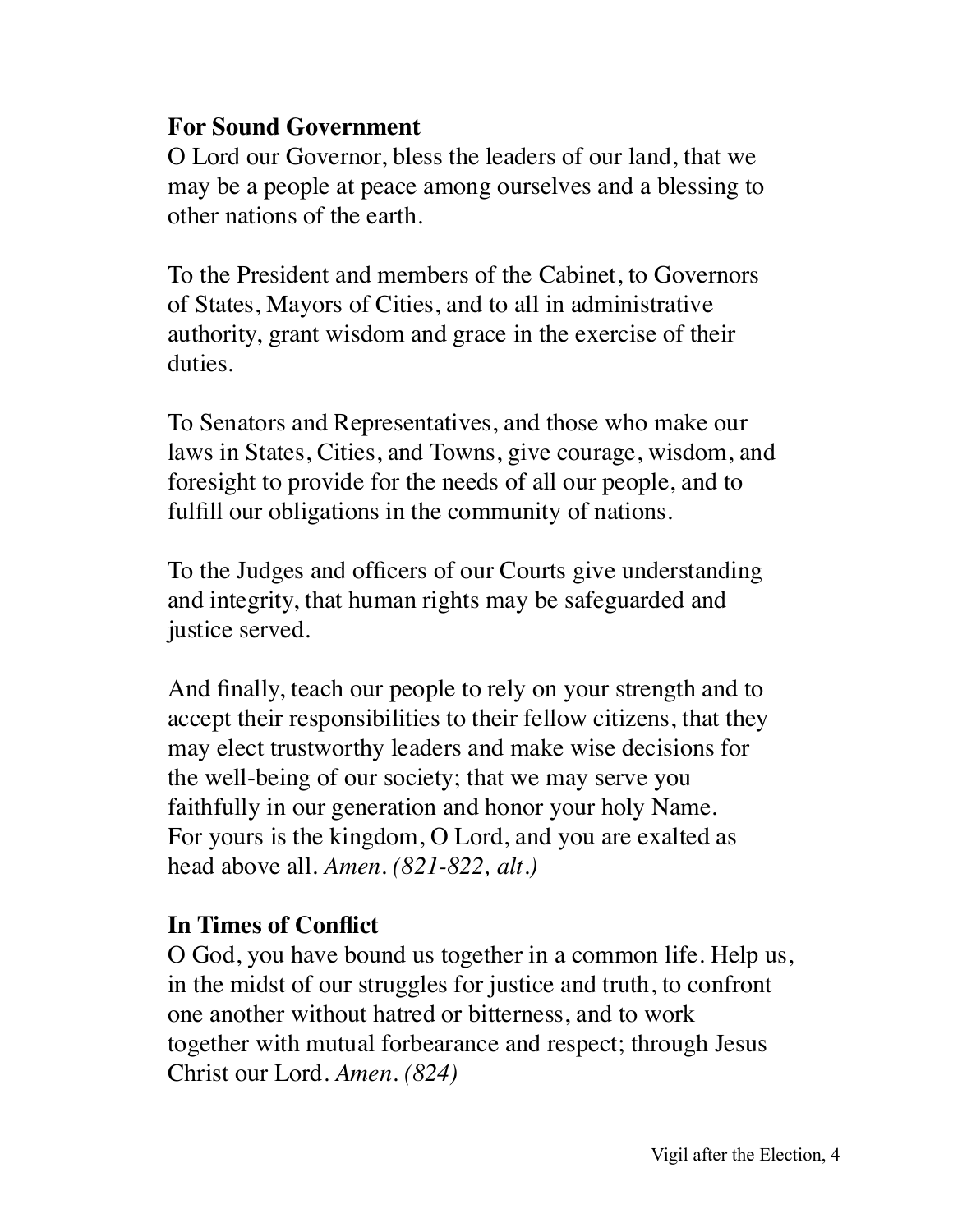## **For Quiet Confidence**

O God of peace, *who hast* taught us that in returning and rest we shall be saved, in quietness and confidence shall be our strength: By the might of *thy* Spirit lift us, we pray *thee*, to *thy* presence, where we may be still and know that *thou art* God; through Jesus Christ our Lord. *Amen. (832)*

# **Excerpts from the Great Litany**

O God the Father, Creator of heaven and earth, *Have mercy upon us.* O God the Son, Redeemer of the world, *Have mercy upon us.* O God the Holy Spirit, Sanctifier of the faithful, *Have mercy upon us.* O holy, blessed, and glorious Trinity, one God, *Have mercy upon us.*

*…*

*…*

That it may please thee to give us a heart to love and fear thee, and diligently to live after thy commandments, *We beseech thee to hear us, good Lord.*

That it may please thee so to rule the hearts of thy servants, the President of the United States (*or* of this nation), and all others in authority, that they may do justice, and love mercy, and walk in the ways of truth,

*We beseech thee to hear us, good Lord.*

That it may please thee to make wars to cease in all the world; to give to all nations unity, peace, and concord; and to bestow freedom upon all peoples,

*We beseech thee to hear us, good Lord.*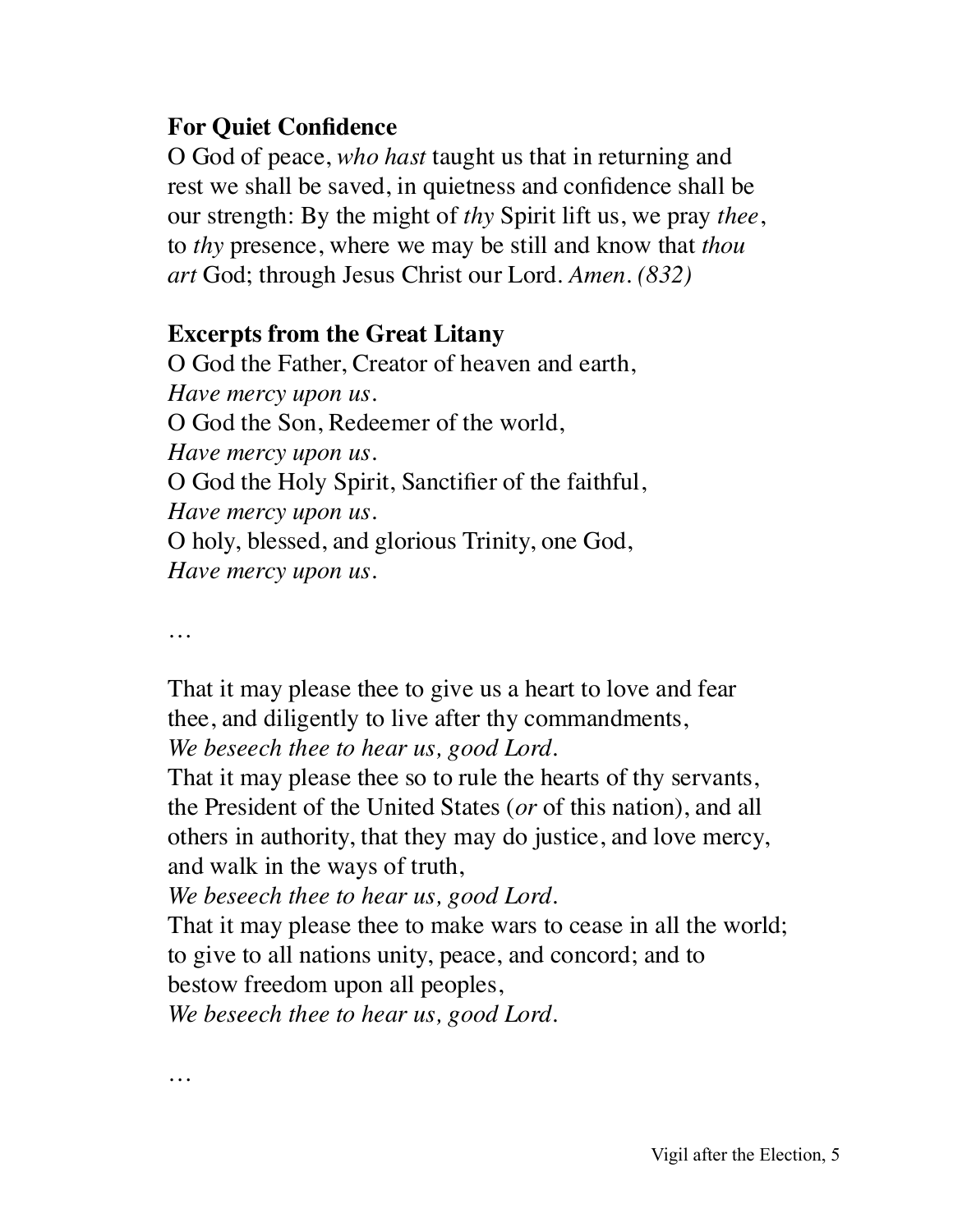O Lamb of God, that takest away the sins of the world, *Have mercy upon us.*

O Lamb of God, that takest away the sins of the world, *Have mercy upon us.*

O Lamb of God, that takest away the sins of the world, *Grant us thy peace. (148-152, passim)*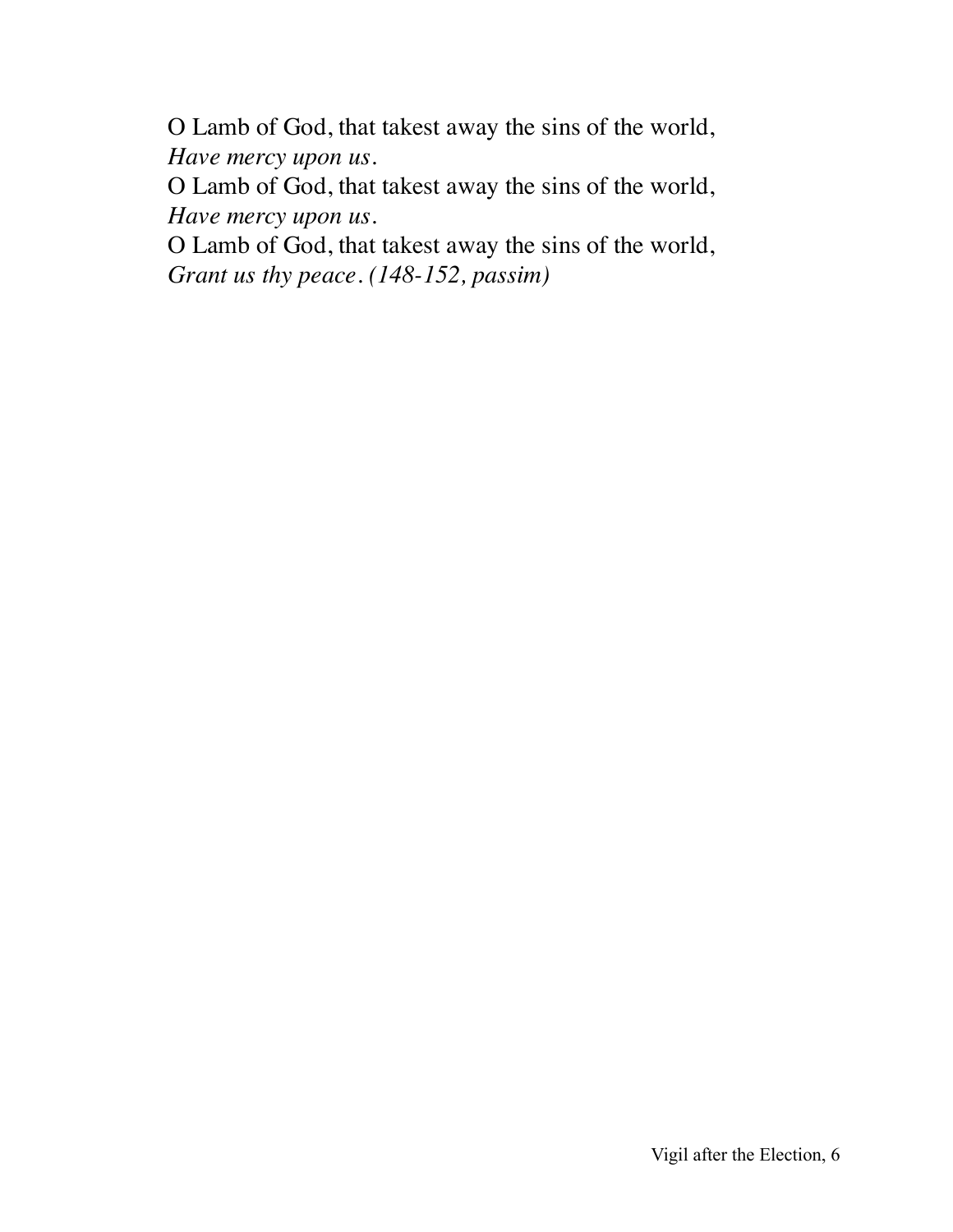# **From the Holy Bible**

#### **Deuteronomy 8:7-11**

Moses said to all Israel: The Lord your God is bringing you into a good land, a land with flowing streams, with springs and underground waters welling up in valleys and hills, a land of wheat and barley, of vines and fig trees and pomegranates, a land of olive trees and honey, a land where you may eat bread without scarcity, where you will lack nothing, a land whose stones are iron and from whose hills you may mine copper. You shall eat your fill and bless the Lord your God for the good land that he has given you.

Take care that you do not forget the Lord your God, by failing to keep his commandments, his ordinances, and his statutes, which I am commanding you today.

#### **Deuteronomy 10:17-21**

The Lord your God is God of gods and Lord of lords, the great God, mighty and awesome, who is not partial and takes no bribe, who executes justice for the orphan and the widow, and who loves the strangers, providing them food and clothing. You shall also love the stranger, for you were strangers in the land of Egypt. You shall fear the Lord your God; him alone you shall worship; to him you shall hold fast, and by his name you shall swear. He is your praise; he is your God, who has done for you these great and awesome things that your own eyes have seen.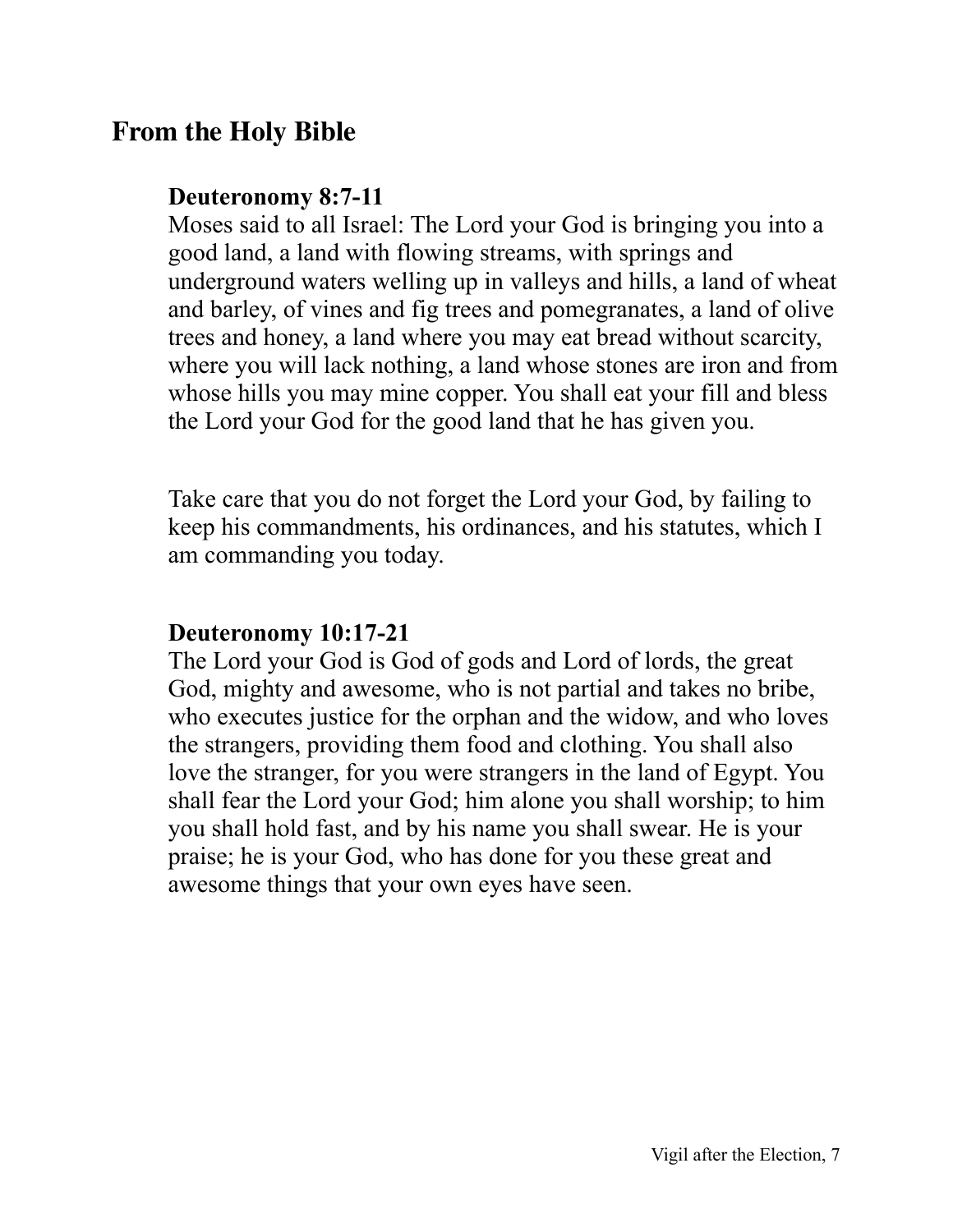## **2 Maccabees 1:2-5**

May God do good to you, and may he remember his covenant with Abraham and Isaac and Jacob, his faithful servants. May he give you all a heart to worship him and to do his will with a strong heart and a willing spirit. May he open your heart to his law and his commandments, and may he bring peace. May he hear your prayers and be reconciled to you, and may he not forsake you in time of evil.

## **Galatians 5:17-26**

What the flesh desires is opposed to the Spirit, and what the Spirit desires is opposed to the flesh; for these are opposed to each other, to prevent you from doing what you want. But if you are led by the Spirit, you are not subject to the law. Now the works of the flesh are obvious: fornication, impurity, licentiousness, idolatry, sorcery, enmities, strife, jealousy, anger, quarrels, dissensions, factions, envy, drunkenness, carousing, and things like these. I am warning you, as I warned you before: those who do such things will not inherit the kingdom of God.

By contrast, the fruit of the Spirit is love, joy, peace, patience, kindness, generosity, faithfulness, gentleness, and self-control. There is no law against such things. And those who belong to Christ Jesus have crucified the flesh with its passions and desires. If we live by the Spirit, let us also be guided by the Spirit. Let us not become conceited, competing against one another, envying one another.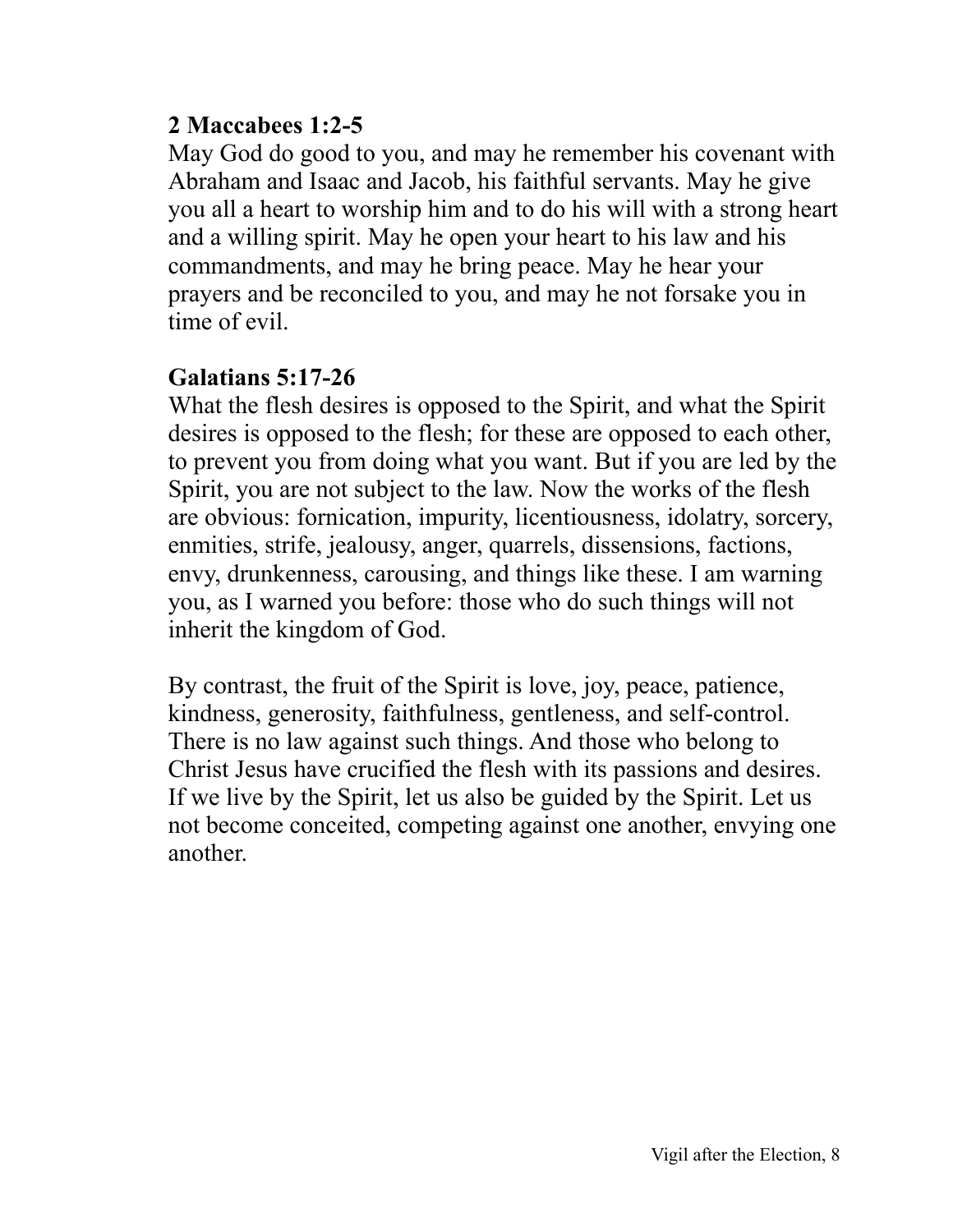# **Ephesians 4:30—5:2**

Do not grieve the Holy Spirit of God, with which you were marked with a seal for the day of redemption. Put away from you all bitterness and wrath and anger and wrangling and slander, together with all malice, and be kind to one another, tender-hearted, forgiving one another, as God in Christ has forgiven you. Therefore be imitators of God, as beloved children, and live in love, as Christ loved us and gave himself up for us, a fragrant offering and sacrifice to God.

# **James 3:13-18**

Who is wise and understanding among you? Show by your good life that your works are done with gentleness born of wisdom. But if you have bitter envy and selfish ambition in your hearts, do not be boastful and false to the truth. Such wisdom does not come down from above, but is earthly, unspiritual, devilish. For where there is envy and selfish ambition, there will also be disorder and wickedness of every kind. But the wisdom from above is first pure, then peaceable, gentle, willing to yield, full of mercy and good fruits, without a trace of partiality or hypocrisy. And a harvest of righteousness is sown in peace for those who make peace.

# **1 John 3:14-18**

We know that we have passed from death to life because we love one another. Whoever does not love abides in death. All who hate a brother or sister are murderers, and you know that murderers do not have eternal life abiding in them. We know love by this, that he laid down his life for us—and we ought to lay down our lives for one another. How does God's love abide in anyone who has the world's goods and sees a brother or sister in need and yet refuses help?

Little children, let us love, not in word or speech, but in truth and action.